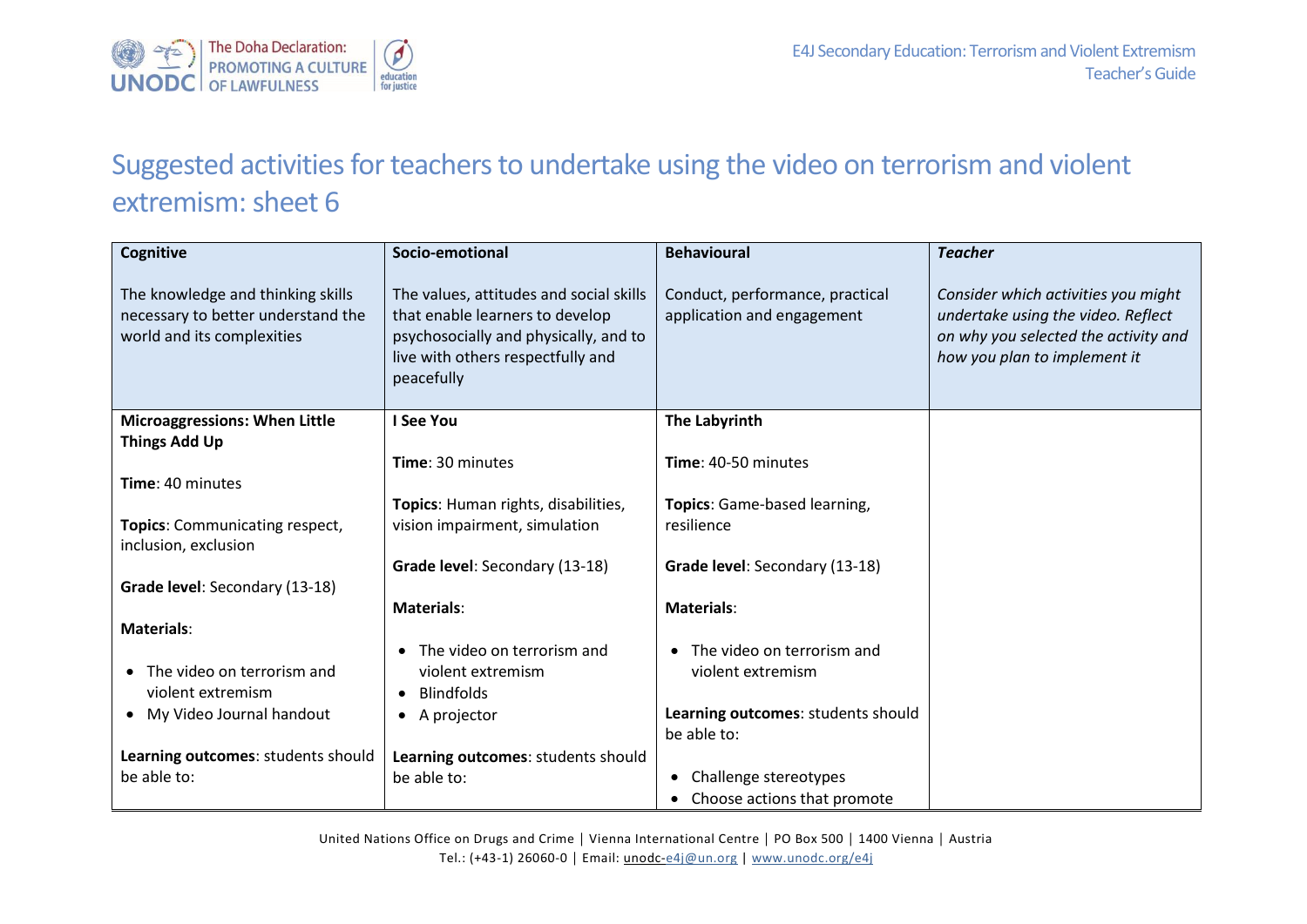

| • Identify what microaggressions<br>are<br>Describe how they occur in<br>$\bullet$<br>everyday life<br>• Reflect on the impact of<br>microaggressions<br>• Respond more effectively to<br>microaggressions                                                                                                                                                                                                  | Express empathy and respect for<br>people with disabilities<br>Learn to appreciate and respect<br>diversity and interact with<br>others in the community and<br>wider world<br>Description:                                                                                                                                                                                                                                                                                                              | tolerance and well-being<br>Foster independent judgement<br>$\bullet$<br>and critical thinking<br>• Recognize propaganda and<br>evaluate messages encountered<br>online<br>Analyse scenarios related to<br>$\bullet$<br>violent extremism, including the<br>risk involved                                                      |
|-------------------------------------------------------------------------------------------------------------------------------------------------------------------------------------------------------------------------------------------------------------------------------------------------------------------------------------------------------------------------------------------------------------|----------------------------------------------------------------------------------------------------------------------------------------------------------------------------------------------------------------------------------------------------------------------------------------------------------------------------------------------------------------------------------------------------------------------------------------------------------------------------------------------------------|--------------------------------------------------------------------------------------------------------------------------------------------------------------------------------------------------------------------------------------------------------------------------------------------------------------------------------|
| Description:<br>• After viewing the video, stress<br>the importance of common<br>values (such as empathy, caring<br>and equality) and tolerance to<br>co-existing peacefully.<br>• Ask for examples in the video<br>where these values are not<br>respected. Answers can include<br>the attempted bombing, the<br>theft of the blind man's money<br>and the use the Internet to<br>conspire to hurt others. | After viewing the video, explain<br>to the students that they will<br>take part in a simulation. Half of<br>the class will be blindfolded and<br>the other half will serve as<br>guides for the blindfolded. After<br>a designated amount of time,<br>get the students to switch roles.<br>Blur the projector, so it is out of<br>$\bullet$<br>focus. If there is no projector,<br>write information on the board<br>that is too small to be<br>understood. Then ask questions<br>about the information. | Description:<br>• After viewing the video, ask the<br>students to play the board game<br>Labyrinth to understand better<br>how violent extremism impacts<br>society and how young people<br>can learn that they have choices<br>and that choices have<br>consequences.<br>• The game and instructions can<br>be accessed here. |
| Follow up by asking what might<br>$\bullet$<br>have happened had the bomb<br>gone off in a busy section of the<br>airport.<br>Display or write the following                                                                                                                                                                                                                                                | Debriefing:<br>• Ask the students to respond in<br>their My Video Journals to the<br>experience.                                                                                                                                                                                                                                                                                                                                                                                                         |                                                                                                                                                                                                                                                                                                                                |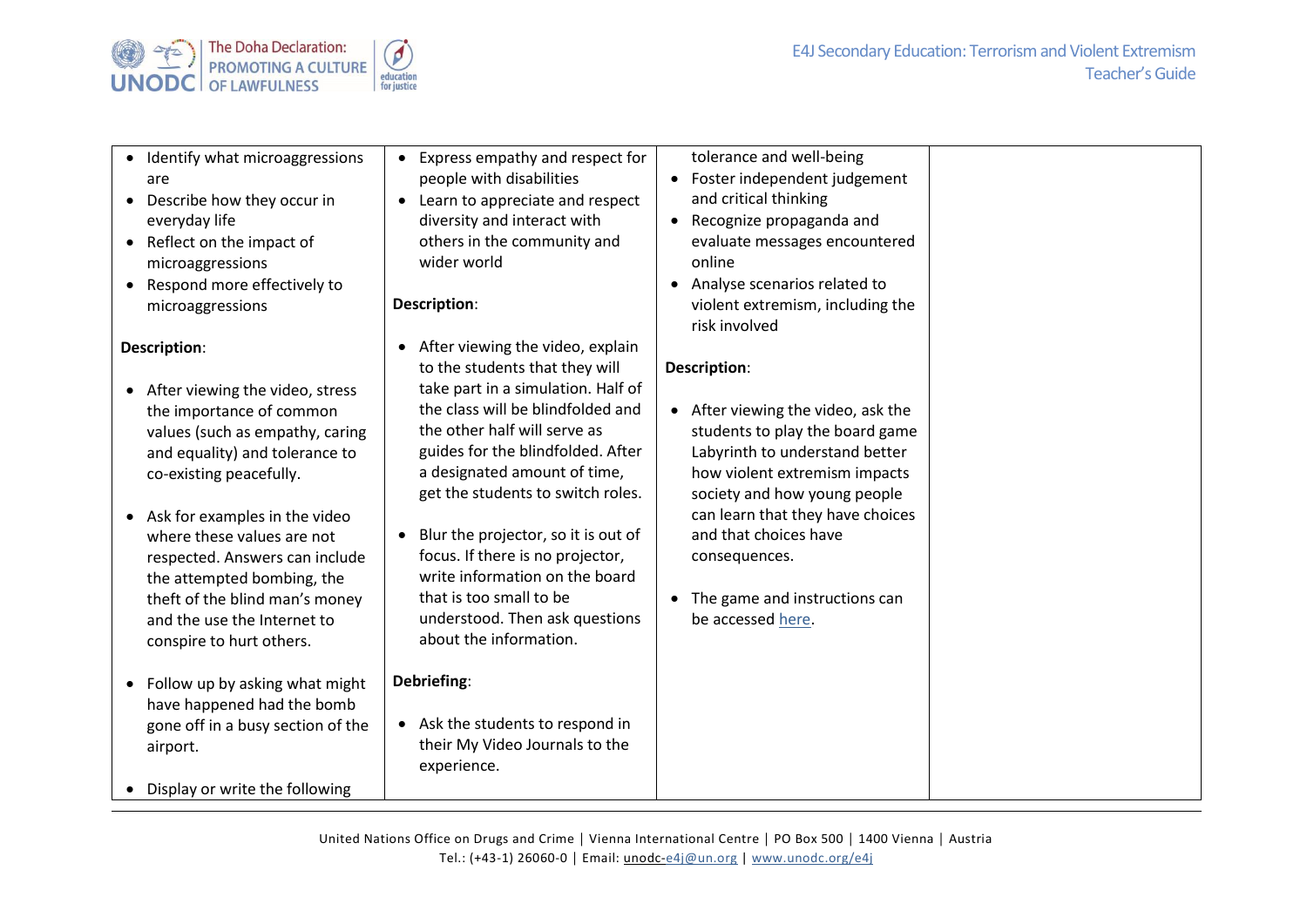

|         | statements so all the students  | Discuss how frustrating and<br>$\bullet$         |
|---------|---------------------------------|--------------------------------------------------|
|         | can see them:                   | unfair it is when you can't see.                 |
|         |                                 |                                                  |
| $\circ$ | What are you?                   | Divide the students into groups<br>$\bullet$     |
| $\circ$ | Where are you really from?      | and ask the students to identify                 |
| $\circ$ | You speak (identify a           | five strategies to help a fellow                 |
|         | language) well for a (identify  | student with vision problems.                    |
|         | an ethnic or minority           |                                                  |
|         | group).                         | Key messages:                                    |
| $\circ$ | Someone walks near you          |                                                  |
|         | and clutches their bag or       | Violent extremism is enabled by                  |
|         | purse more tightly.             | intolerance and discrimination.                  |
| $\circ$ | Open displays of offensive      | In the video, a blind man is                     |
|         | symbols or gestures (such as    | taken advantage of as part of a                  |
|         | the Nazi symbol or salute,      | plot to plant a bomb.                            |
|         | the United States               |                                                  |
|         | confederate flag or             | It is important to highlight to the<br>$\bullet$ |
|         | American Indian mascots)        | students that the worth of a                     |
|         | that can be considered          | person with a disability should                  |
|         | offensive.                      | be the same as that of a person                  |
|         |                                 | without a disability. This                       |
|         | • Explain that these are        | includes people with physical,                   |
|         | microaggressions. In other      | mental and social-emotional                      |
|         | words, insults, put-downs,      | disabilities.                                    |
|         | slights and indignities that    |                                                  |
|         | people belonging to             |                                                  |
|         | marginalised groups may         |                                                  |
|         | experience on a daily basis.    |                                                  |
|         | These statements may appear     |                                                  |
|         | harmless but can contain hidden |                                                  |
|         | insults or jabs                 |                                                  |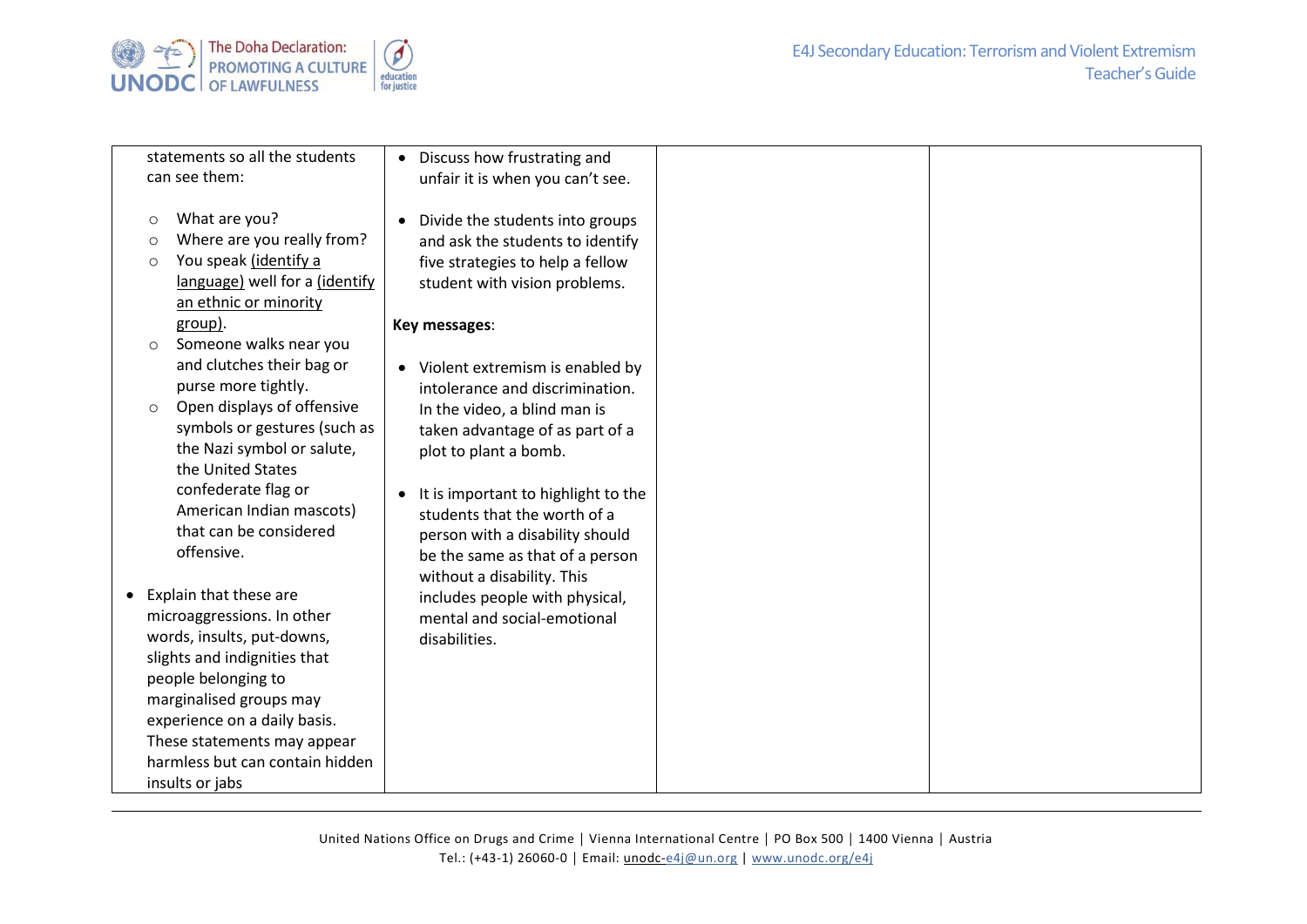

| (metacommunication) aimed at                            |  |  |
|---------------------------------------------------------|--|--|
| the person or group being                               |  |  |
| targeted. The speaker may be                            |  |  |
| unaware that they have said                             |  |  |
| something hurtful.                                      |  |  |
|                                                         |  |  |
| • Ask if there are any questions.                       |  |  |
| Using their My Video Journals,                          |  |  |
| ask the students to describe a                          |  |  |
| time when they may have                                 |  |  |
| experienced a microaggression                           |  |  |
| or done something that may                              |  |  |
| have been interpreted as a                              |  |  |
| microaggression. Describe how                           |  |  |
| the incident was handled.                               |  |  |
|                                                         |  |  |
| Ask for volunteers to share their                       |  |  |
| experiences. Sharing should not                         |  |  |
| be obligatory as the statements                         |  |  |
|                                                         |  |  |
| may be embarrassing. The<br>students must feel safe and |  |  |
|                                                         |  |  |
| supported when discussing                               |  |  |
| sensitive issues.                                       |  |  |
|                                                         |  |  |
| • Explore ways to respond to                            |  |  |
| microaggressions:                                       |  |  |
|                                                         |  |  |
| Think before responding.<br>$\circ$                     |  |  |
| You can acknowledge that                                |  |  |
| the person may be unaware                               |  |  |
| of the impact of what was                               |  |  |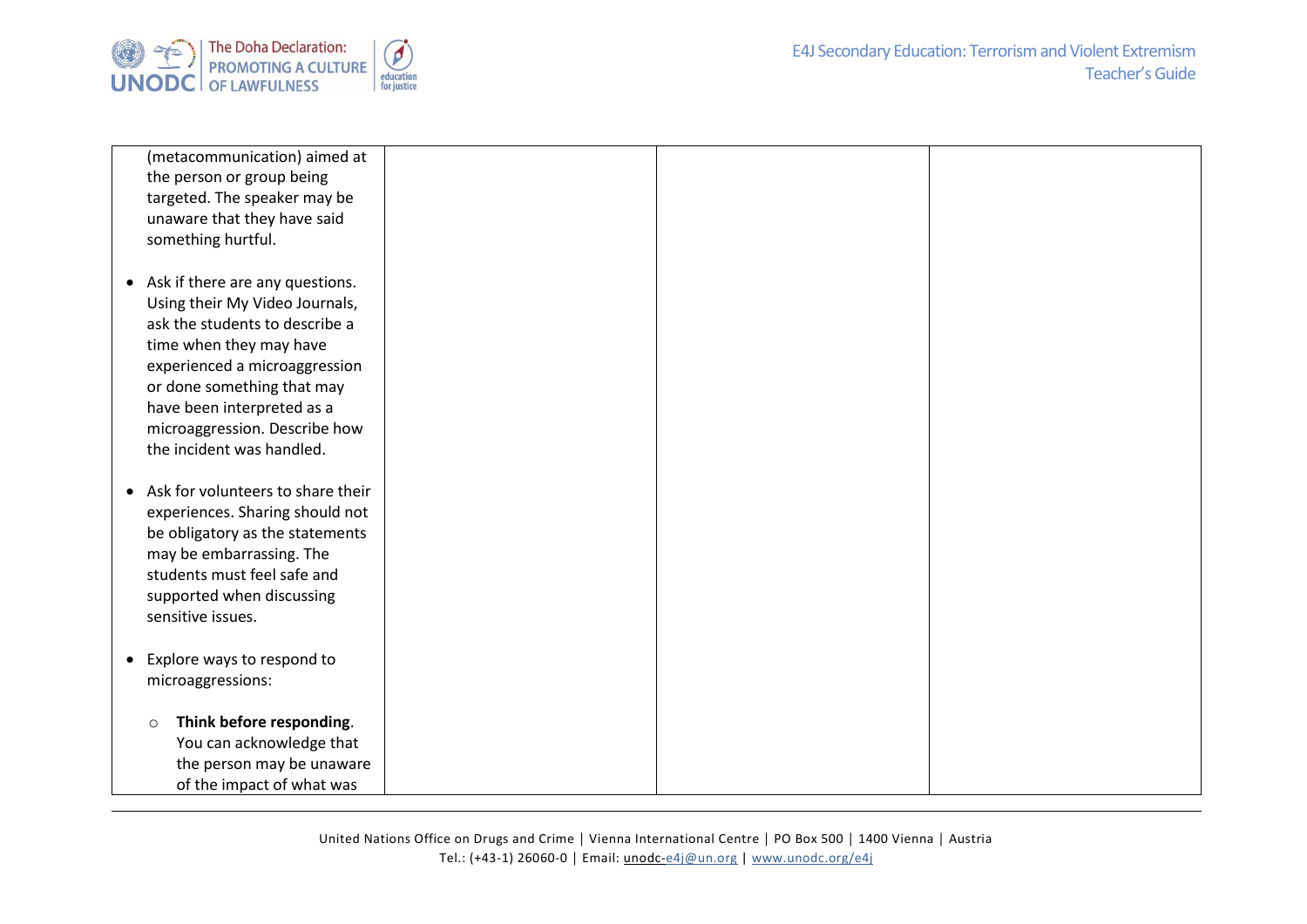

|         | just said. Realize that you   |
|---------|-------------------------------|
|         | can also choose not to        |
|         | respond or give the person    |
|         | the benefit of the doubt.     |
| $\circ$ | <b>Consider the context.</b>  |
|         | Certain statements or         |
|         | actions may be interpreted    |
|         | differently in different      |
|         | contexts, cultures and        |
|         | languages. You may want to    |
|         | ask for more information or   |
|         | ask the person to rephrase    |
|         | or rethink what they just     |
|         | said or did.                  |
| $\circ$ | Remember to criticize the     |
|         |                               |
|         | microaggression, not the      |
|         | microaggressor. But also      |
|         | remember to take care of      |
|         | yourself. Get counselling or  |
|         | other support as needed.      |
| $\circ$ | Don't become defensive if     |
|         | you are the microaggressor.   |
| $\circ$ | Be open to listening and      |
|         | discussing how what you       |
|         | just said or did was hurtful. |
| $\circ$ | Be a strong ally. If you      |
|         | witness a microaggression,    |
|         | stand firm against all forms  |
|         | of bias and discrimination.   |
|         | Ask the victim how you can    |
|         | best support them.            |